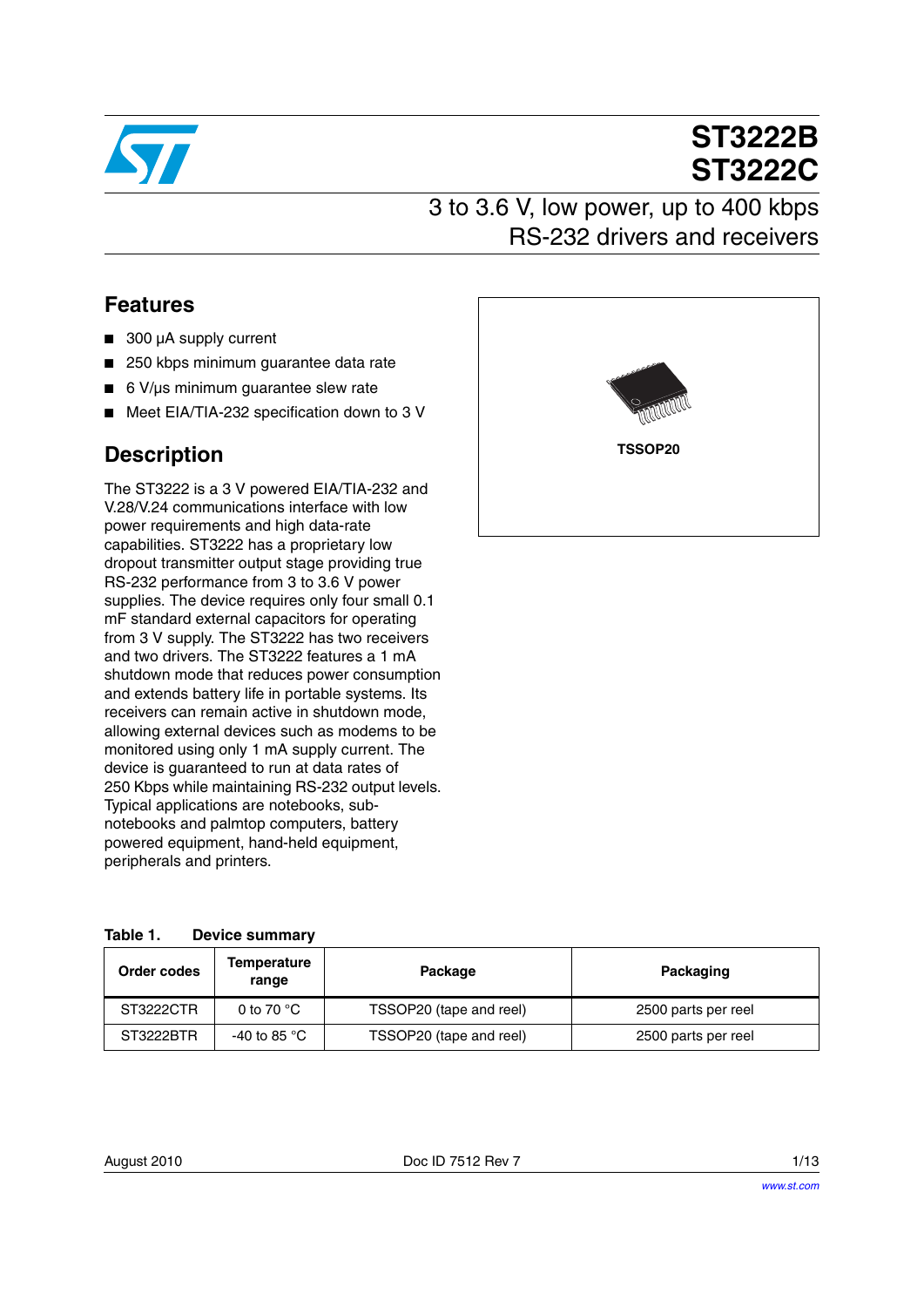## **Contents**

| $\mathbf{1}$     |     |  |
|------------------|-----|--|
| $\overline{2}$   |     |  |
| $\mathbf{3}$     |     |  |
|                  | 3.1 |  |
| $\boldsymbol{4}$ |     |  |
|                  |     |  |
| 5                |     |  |
| 6                |     |  |

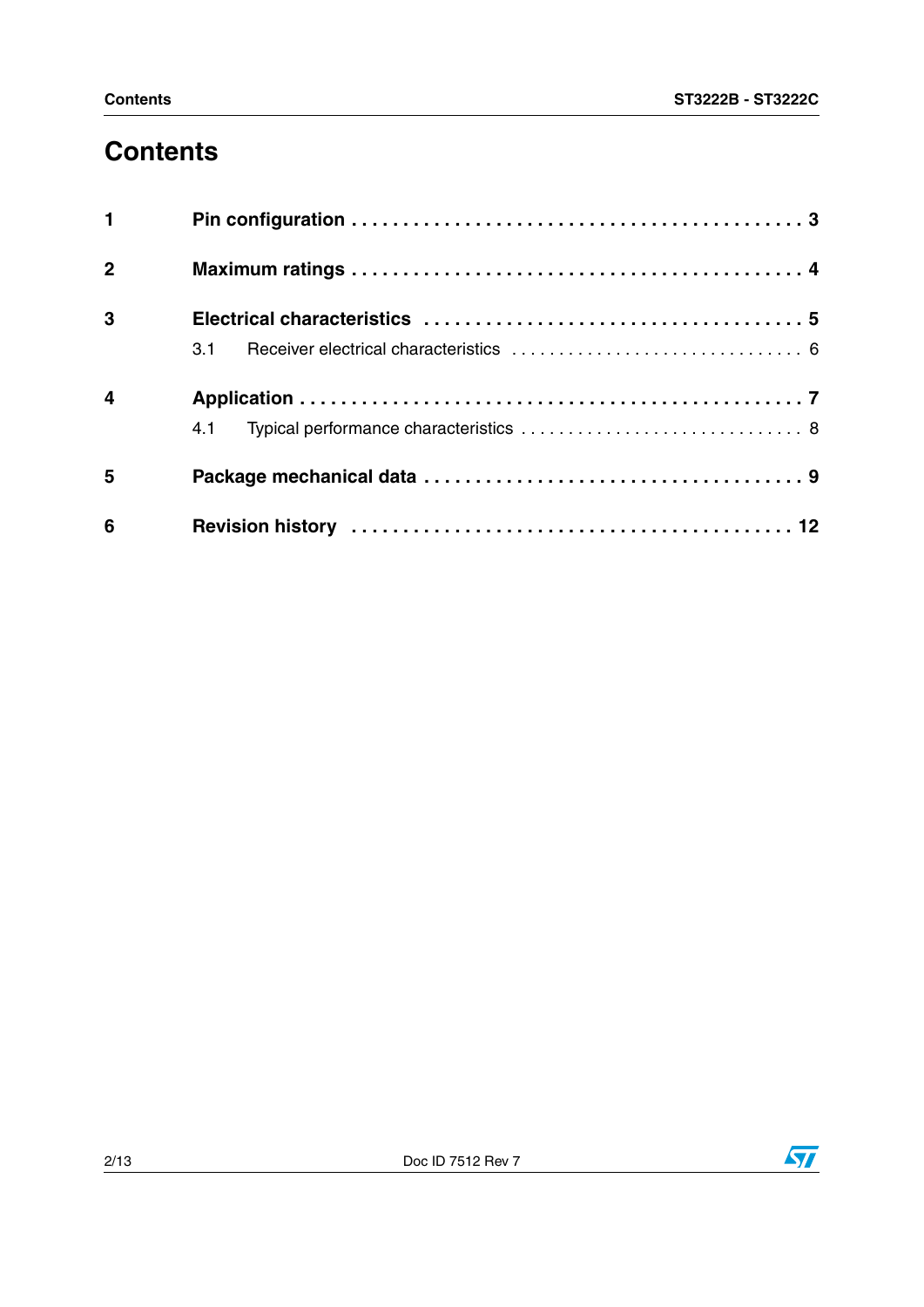## <span id="page-2-0"></span>**1 Pin configuration**



#### **Table 2. Pin descriptions**

| Pin $n^{\circ}$ | Symbol                     | <b>Name and function</b>                                                                                                                   |
|-----------------|----------------------------|--------------------------------------------------------------------------------------------------------------------------------------------|
| 1               | EN                         | Receiver enable control. Drive low for normal operation. Drive high to force the receivers<br>outputs (R_OUT) into a high-impedance state. |
| $\overline{c}$  | $C_{1}+$                   | Positive terminal for the first charge pump capacitor                                                                                      |
| 3               | $V_{+}$                    | 5.5 V Generated by the charge pump.                                                                                                        |
| 4               | $C_{1}$ -                  | Negative terminal for the first charge pump capacitor                                                                                      |
| 5               | $C_{2}+$                   | Positive terminal for the second charge pump capacitor                                                                                     |
| 6               | $C_{2}$ -                  | Negative terminal for the second charge pump capacitor                                                                                     |
| $\overline{7}$  | V-                         | -5.5 V Generated by the charge pump.                                                                                                       |
| 8               | $T2_{OUT}$                 | Second transmitter output voltage                                                                                                          |
| 9               | $R2_{IN}$                  | Second receiver Input voltage                                                                                                              |
| 10              | $R2_{OUT}$                 | Second receiver output voltage                                                                                                             |
| 11              | N <sub>C</sub>             | Not connected                                                                                                                              |
| 12              | $T2_{IN}$                  | Second transmitter input voltage                                                                                                           |
| 13              | $T1_{IN}$                  | First transmitter Input voltage                                                                                                            |
| 14              | <b>NC</b>                  | Not connected                                                                                                                              |
| 15              | $R1_{\text{OUT}}$          | First receiver output voltage                                                                                                              |
| 16              | $R1_{IN}$                  | First receiver input voltage                                                                                                               |
| 17              | $\mathsf{I1}_\mathsf{OUT}$ | First transmitter output voltage                                                                                                           |
| 18              | <b>GND</b>                 | Ground                                                                                                                                     |
| 19              | $V_{CC}$                   | Supply voltage                                                                                                                             |
| 20              | <b>SHDN</b>                | Active low shutdown control input. Drive low to shutdown transmitter and charge pump                                                       |

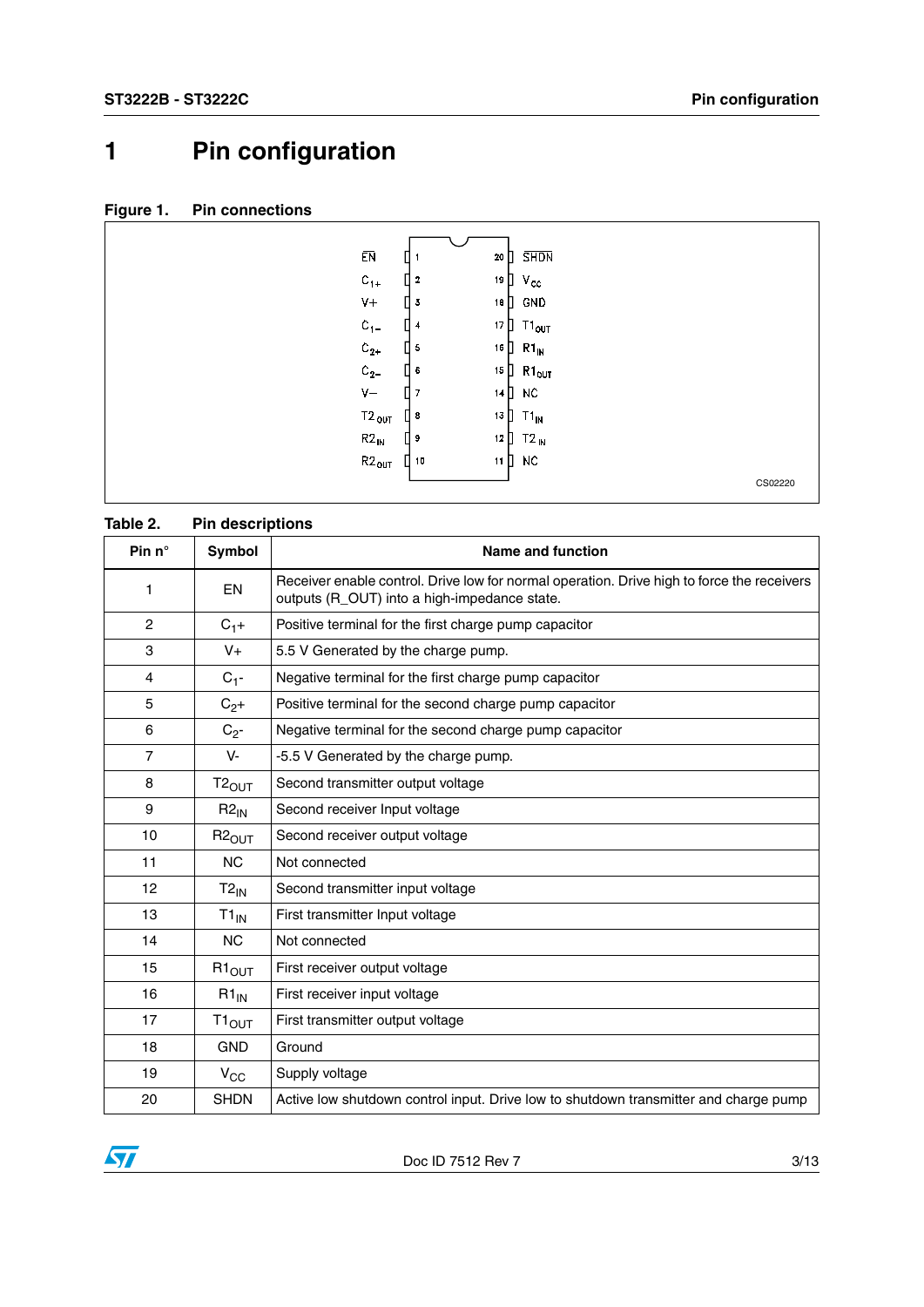## <span id="page-3-0"></span>**2 Maximum ratings**

| Symbol             | <b>Parameter</b>                     | Value                      | Unit   |
|--------------------|--------------------------------------|----------------------------|--------|
| $V_{CC}$           | Supply voltage                       | $-0.3$ to 6                | $\vee$ |
| $V_{+}$            | Doubled voltage terminal             | $(V_{CC} - 0.3)$ to 7      | V      |
| V-                 | Inverted voltage terminal            | $0.3$ to $-7$              | V      |
| $V+$ + $ V- $      |                                      | 13                         | V      |
| $T_{IN}$           | Transmitter input voltage range      | $-0.3$ to 6                | V      |
| $R_{IN}$           | Receiver input voltage range         | ± 25                       | V      |
| $T_{\text{OUT}}$   | Transmitter output voltage range     | ± 13.2                     | V      |
| $R_{OUT}$          | Receiver output voltage range        | $-0.3$ to $(V_{CC} + 0.3)$ | V      |
| <sup>t</sup> SHORT | Transmitter output short to gnd time | Continuous                 |        |

#### <span id="page-3-1"></span>**Table 3. Absolute maximum ratings**

*Note: Absolute maximum ratings are those values beyond which damage to the device may occur. Functional operation under these condition is not implied.*

> *Externally applied V+ and V- can have a maximum magnitude of +7 V, but their absolute addition can not exceed 13 V.*

> *Running on internal charge pump, intrinsic self limitation allows exceeding those values without any damage.*

*Startup voltage sequence (V<sub>CC</sub>, then V+, then V-) is critical, therefore it is not recommended to use this device using externally applied voltage to V+ and V-.*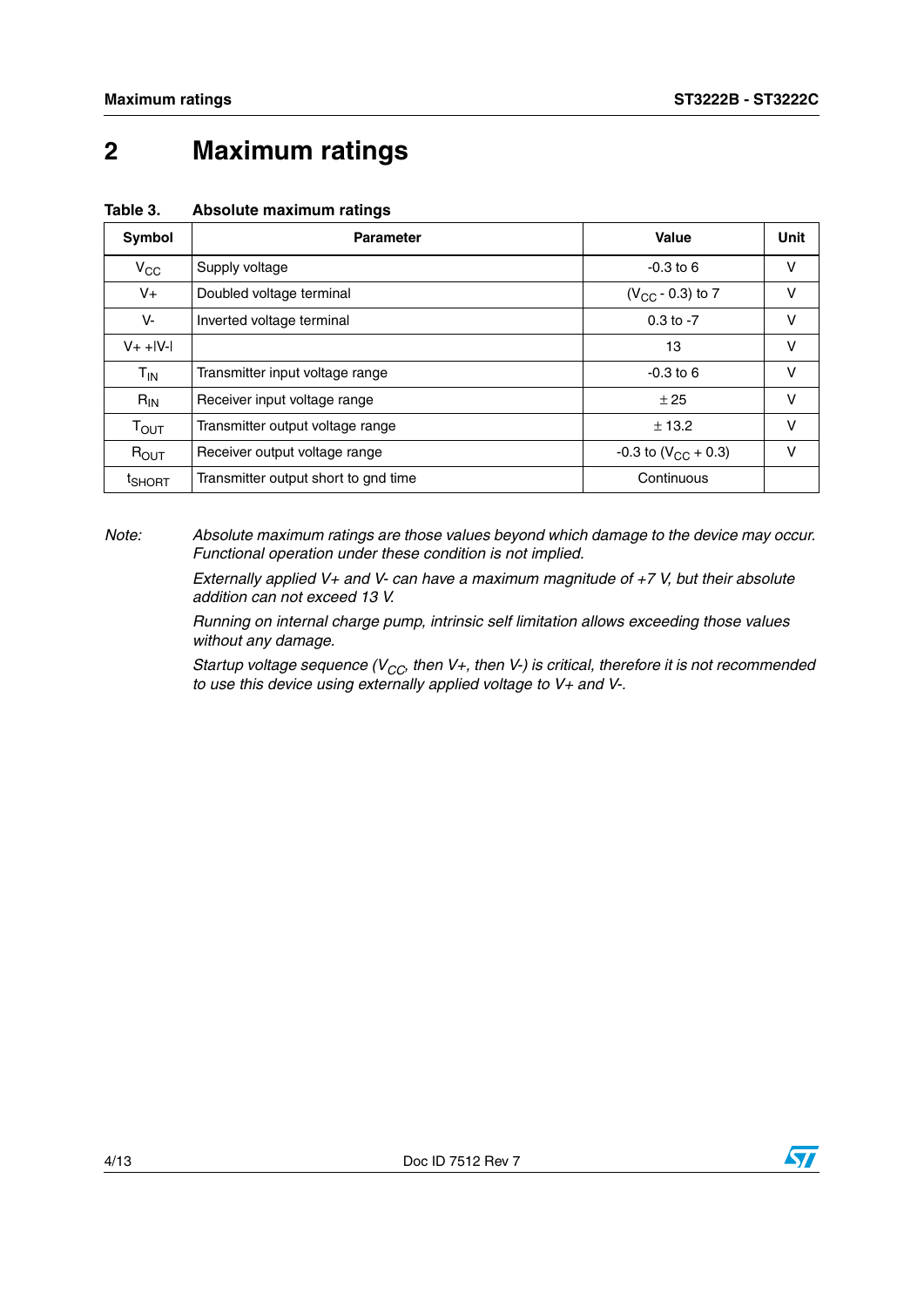## <span id="page-4-0"></span>**3 Electrical characteristics**

<span id="page-4-1"></span>**Table 4.** Electrical characteristics (C<sub>1</sub> - C<sub>4</sub> = 0.1 µF, V<sub>CC</sub> = 3 V to 3.6 V, T<sub>A</sub> = -40 to 85 °C, unless otherwise specified. Typical values are referred to T<sub>A</sub> = 25 °C)

| Symbol         | <b>Parameter</b>                 | <b>Test conditions</b>                                                            | Min. | Typ. | Max. | <b>Unit</b> |
|----------------|----------------------------------|-----------------------------------------------------------------------------------|------|------|------|-------------|
| <b>ISUPPLY</b> | $V_{CC}$ power supply<br>current | $V_{CC}$ = 3.3 V T <sub>A</sub> = 25 °C<br>No load<br>$V_{\rm CC}$                |      | 0.3  |      | mA          |
| <b>ISHDN</b>   | SHUTDOWN supply<br>current       | $V_{CC} = 3.3V$ $T_A = 25 °C$<br>No load<br>$\overline{\text{SHDN}} = \text{GND}$ |      |      | 10   | μA          |

**Table 5.** Logic input electrical characteristics  $(C_1 - C_4 = 0.1 \,\mu\text{F}, V_C = 3 \,\text{V}$  to 3.6 V,  $T_A$  = - 40 to 85 °C, unless otherwise specified. Typical values are referred to T<sub>A</sub> = 25 °C)

| Symbol           | <b>Parameter</b>                                   | <b>Test conditions</b>       | Min. | Typ.   | Max. | <b>Unit</b> |
|------------------|----------------------------------------------------|------------------------------|------|--------|------|-------------|
| $V_{IL}$         | Input logic threshold low   T-IN, EN, SHDN (Note:) |                              |      |        | 0.8  | v           |
| $V_{\text{IH}}$  | Input logic threshold<br>high                      | $V_{\rm CC} = 3.3 \text{ V}$ | 2    |        |      | v           |
| V <sub>HYS</sub> | Transmitter input<br>hysteresis                    |                              |      | 0.5    |      | v           |
| ΠL.              | Input leakage current                              | T-IN, EN, SHDN               |      | ± 0.01 | ±1   | μA          |

*Note: Transmitter input hysteresis is typically 250 mV*

**Table 6.** Transmitter electrical characteristics  $(C_1 - C_4 = 0.1 \mu A V_{CC} = 3 V$  to 3.6 V,  $T_A$  = -40 to 85 °C, unless otherwise specified. Typical values are referred to  $T_A$  = 25 °C)

| Symbol            | <b>Parameter</b>                 | <b>Test conditions</b>                                                        | Min. | Typ.  | Max. | Unit |
|-------------------|----------------------------------|-------------------------------------------------------------------------------|------|-------|------|------|
| V <sub>TOUT</sub> | Output voltage swing             | All transmitter outputs are loaded with<br>$3 \text{ k}\Omega$ to GND         | ± 5  | ± 5.4 |      |      |
| $R_{TOUT}$        | Transmitter output<br>resistance | $V_{CC} = V_+ = V_- = 0 V$ , $V_{OU}T = \pm 2 V$                              | 300  | 10M   |      | Ω    |
| I <sub>TSC</sub>  | Output short circuit<br>current  |                                                                               |      |       | ± 60 | mA   |
| <b>I</b> TOL      | Output leakage current           | $V_{CC}$ = 0V or 3 V to 3.6 V, $V_{OUT}$ = $\pm$ 12 V<br>Transmitters disable |      |       | ±25  | μA   |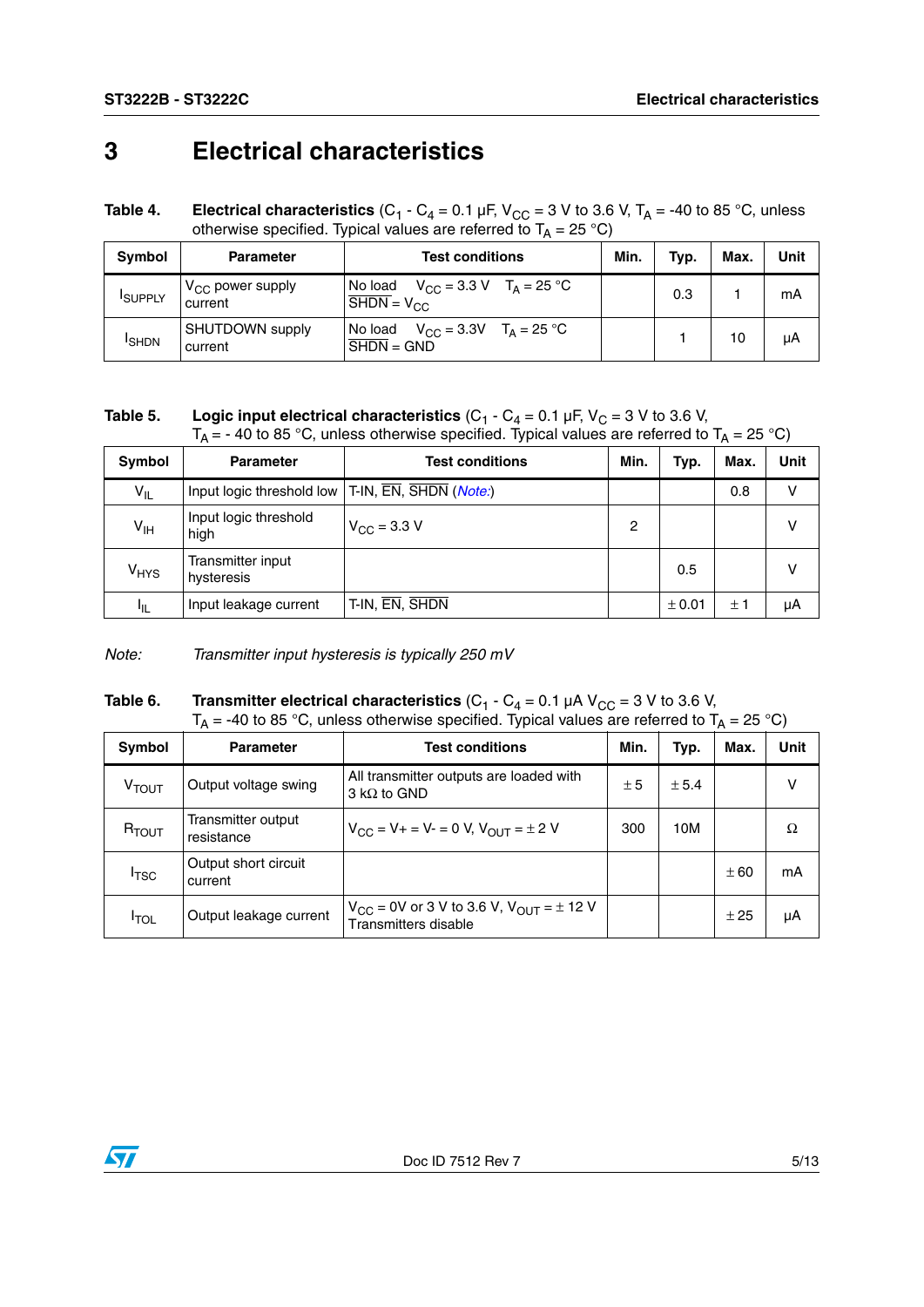#### <span id="page-5-0"></span>**3.1 Receiver electrical characteristics**

**Table 7. Receiver electrical characteristics** (C<sub>1</sub> - C<sub>4</sub> = 0.1 µF, V<sub>CC</sub> = 3 V to 3.6 V, T<sub>A</sub> = -40 to 85 °C, unless otherwise specified. Typical values are referred to T<sub>A</sub> = 25 °C)

| Symbol             | <b>Parameter</b>                          | <b>Test conditions</b>                              | Min.  | Typ.                        | Max. | <b>Unit</b> |
|--------------------|-------------------------------------------|-----------------------------------------------------|-------|-----------------------------|------|-------------|
| $I_{OL}$           | Output leakage current                    | R-OUT, $\overline{EN} = V_{CC}$ , receiver disabled |       | ± 0.05                      | ±10  | μA          |
| V <sub>RIN</sub>   | Receiver Input voltage<br>operating range |                                                     | $-25$ |                             | 25   | v           |
| V <sub>RIL</sub>   | Input threshold low                       | $T_A = 25 °C$ , $V_{CC} = 3.3 V$                    | 0.6   | 1.2                         |      | v           |
| $V_{\text{RIH}}$   | Input threshold high                      | $T_A = 25 °C$ , $V_{CC} = 3.3 V$                    |       | 1.5                         | 2.4  | V           |
| V <sub>RIHYS</sub> | Input hysteresis                          |                                                     |       | 0.5                         |      | $\vee$      |
| $R_{\text{RIN}}$   | Input resistance                          | $T_A = 25 °C$                                       | 3     | 5                           | 7    | kΩ          |
| V <sub>ROL</sub>   | TTL/CMOS output voltage<br>low            | $I_{\text{OUT}} = 1.6 \text{ mA}$                   |       |                             | 0.4  | v           |
| V <sub>ROH</sub>   | TTL/CMOS output voltage<br>high           | $I_{\text{OUT}} = -1 \text{ mA}$                    |       | $V_{CC}$ -0.6 $V_{CC}$ -0.1 |      | v           |

#### **Table 8.** Timing characteristics (C<sub>1</sub> - C<sub>4</sub> = 0.1 µF, V<sub>CC</sub> = 3 V to 3.6 V, T<sub>A</sub> = -40 to 85 °C, unless otherwise specified. Typical values are referred to T<sub>A</sub> = 25 °C)

| Symbol                                          | <b>Parameter</b>                                              | <b>Test conditions</b>                                                                                                                                                 | Min.   | Typ. | Max.     | Unit                   |
|-------------------------------------------------|---------------------------------------------------------------|------------------------------------------------------------------------------------------------------------------------------------------------------------------------|--------|------|----------|------------------------|
| $D_{R}$                                         | Data transfer rate                                            | $R_1 = 3 k\Omega C_{12} = 1000 pF$<br>one transmitter switching                                                                                                        | 240    | 400  |          | <b>Kbps</b>            |
| <sup>t</sup> PHLR<br><sup>t</sup> PLHR          | Propagation delay<br>input to output                          | $R_{XIN}$ to $R_{XOUT}$ , $C_L = 150$ pF                                                                                                                               |        | 0.2  |          | μs                     |
| <b>It<sub>PHLT</sub></b><br>$-t_{\mathsf{THL}}$ | Transmitter<br>propagation delay<br>difference <sup>(1)</sup> |                                                                                                                                                                        |        | 100  |          | ns                     |
| $t_{OER}$                                       | Receiver output<br>enable time                                | Normal operation                                                                                                                                                       |        | 200  |          | ns                     |
| t <sub>ODR</sub>                                | Receiver output<br>disable time                               | Normal operation                                                                                                                                                       |        | 200  |          | ns                     |
| <sup>It</sup> PHLR<br>- t <sub>THR</sub> I      | Receiver propagation<br>delay difference                      |                                                                                                                                                                        |        | 50   |          | ns                     |
| $S_{\mathsf{RT}}$                               | Transition slew rate                                          | $T_A = 25$ °C, $R_L = 3$ kΩ to 7 kΩ, V <sub>CC</sub> = 3.3 V<br>measured from $+3$ V to -3 V or -3 V to $+3$ V<br>$C_1$ = 150 pF to 1000 pF<br>$C_1 = 150pF$ to 2500pF | 6<br>4 |      | 30<br>30 | $V/\mu s$<br>$V/\mu s$ |

1. Transmitter skew is measured at the transmitter zero cross points



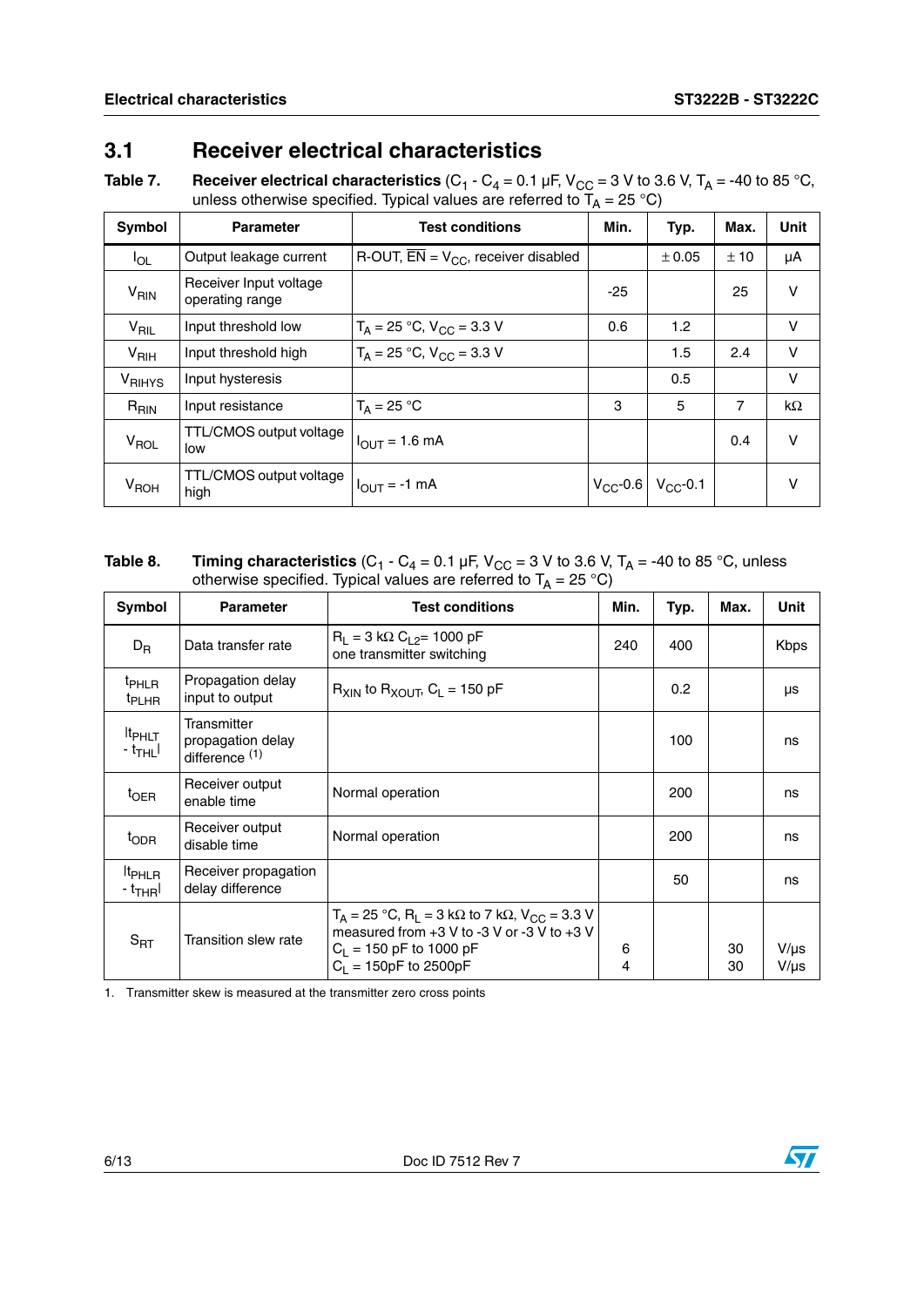## <span id="page-6-0"></span>**4 Application**





| Table 9. | Capacitance value (µF) |  |
|----------|------------------------|--|
|          |                        |  |

| $\sim$<br>vı | ົ<br>∽ | nn.<br>vJ | C4   | <b>Cbypass</b> |
|--------------|--------|-----------|------|----------------|
| ∪. ı         | ◡. ៲   | ∪. ı      | ∪. ı | ັບ. .          |

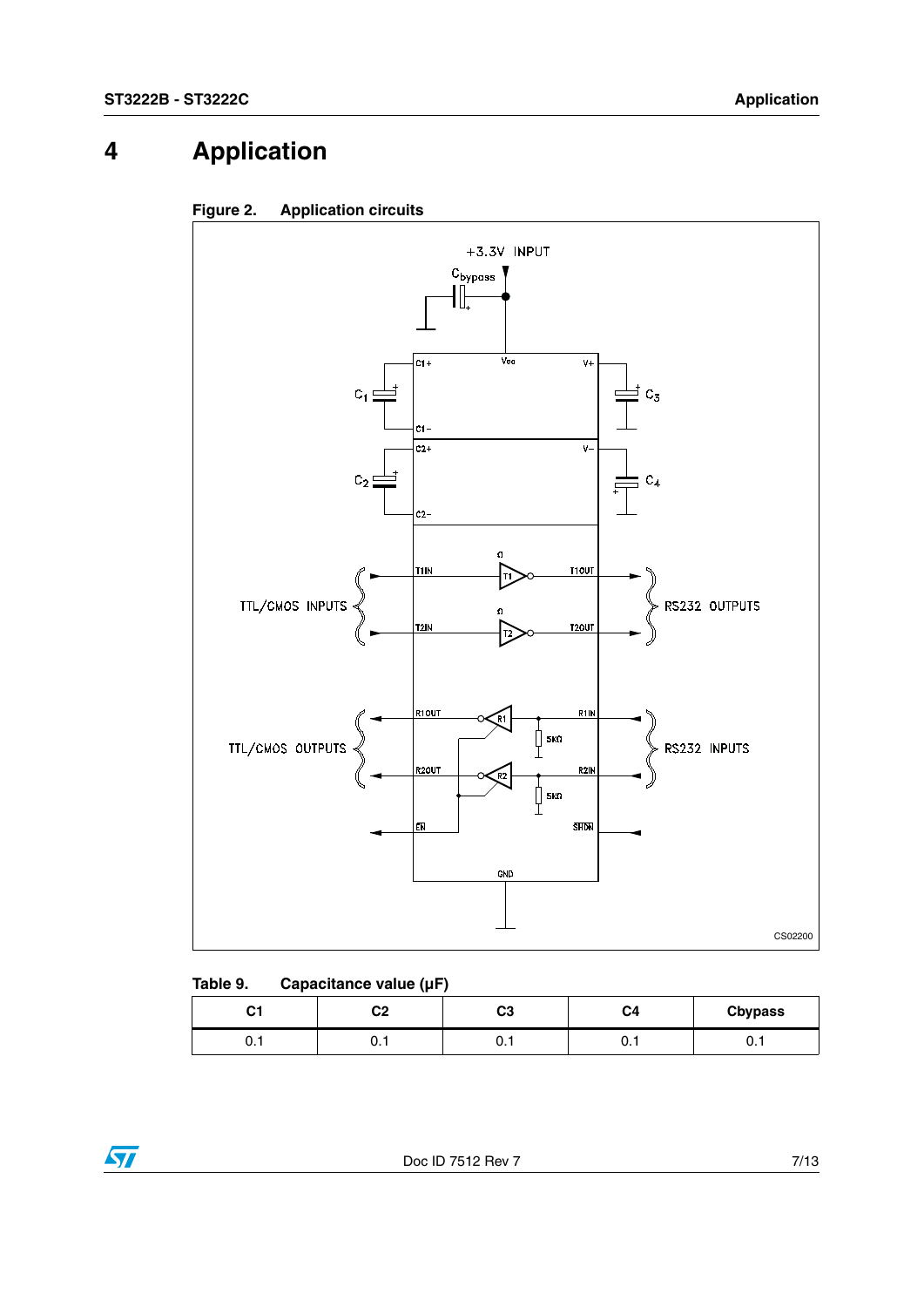CS02240

### <span id="page-7-0"></span>**4.1 Typical performance characteristics**

(unless otherwise specified  $T_J = 25 \degree C$ )<br>Driver voltage transfer<br>Figure 4.

**Figure 3. Driver voltage transfer characteristics for transmitter inputs**

**Driver voltage transfer characteristics for receiver inputs**







**Figure 6. Output current vs. output high voltage**



 $V_0(V)$ 

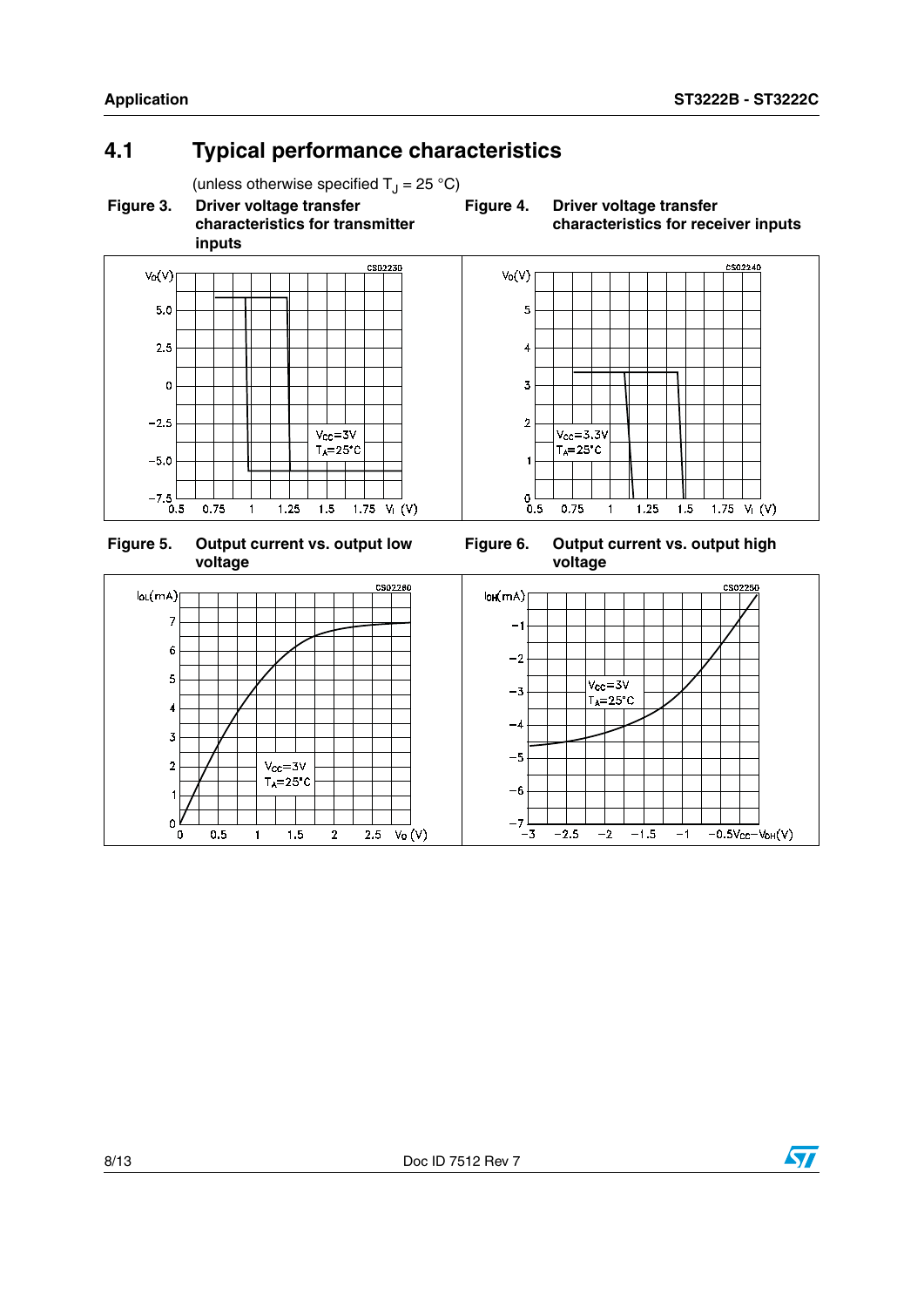## <span id="page-8-0"></span>**5 Package mechanical data**

In order to meet environmental requirements, ST offers these devices in different grades of ECOPACK $^{\circledR}$  packages, depending on their level of environmental compliance. ECOPACK $^{\circledR}$ specifications, grade definitions and product status are available at: *[www.st.com](http://www.st.com)*. ECOPACK® is an ST trademark.

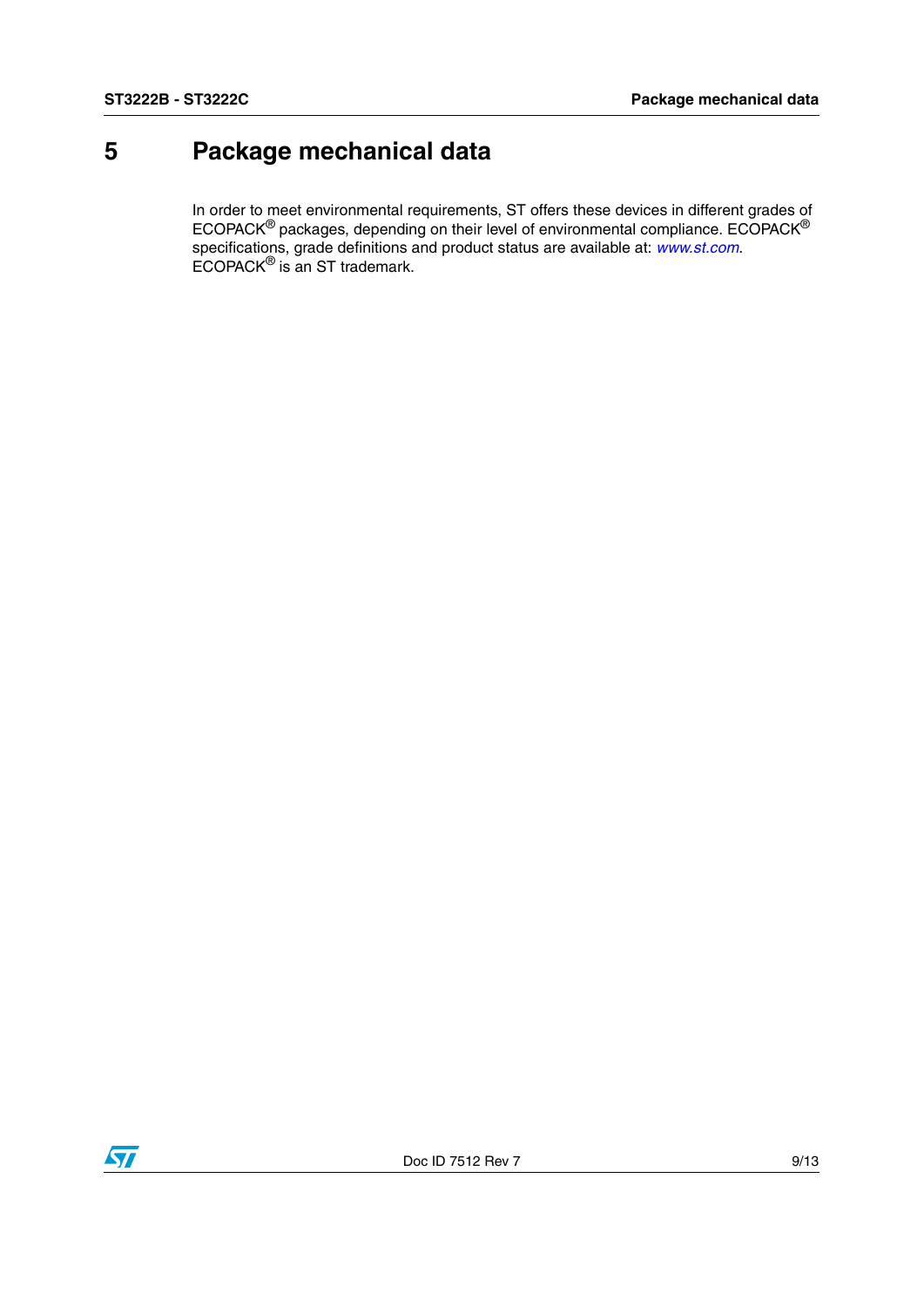| Dim.           | mm.         |          |             | in.         |            |             |
|----------------|-------------|----------|-------------|-------------|------------|-------------|
|                | Min.        | Typ.     | Max.        | Min.        | Typ.       | Max.        |
| A              |             |          | 1.2         |             |            | 0.047       |
| A <sub>1</sub> | 0.05        |          | 0.15        | 0.002       | 0.004      | 0.006       |
| A2             | 0.8         | 1        | 1.05        | 0.031       | 0.039      | 0.041       |
| b              | 0.19        |          | 0.30        | 0.007       |            | 0.012       |
| C              | 0.09        |          | 0.20        | 0.004       |            | 0.0079      |
| D              | 6.4         | 6.5      | 6.6         | 0.252       | 0.256      | 0.260       |
| E              | 6.2         | 6.4      | 6.6         | 0.244       | 0.252      | 0.260       |
| E1             | 4.3         | 4.4      | 4.48        | 0.169       | 0.173      | 0.176       |
| е              |             | 0.65 BSC |             |             | 0.0256 BSC |             |
| K              | $0^{\circ}$ |          | $8^{\circ}$ | $0^{\circ}$ |            | $8^{\circ}$ |
| L              | 0.45        | 0.60     | 0.75        | 0.018       | 0.024      | 0.030       |

**Table 10. TSSOP20 package mechanical data**

#### **Figure 7. TSSOP20 package mechanical drawing**



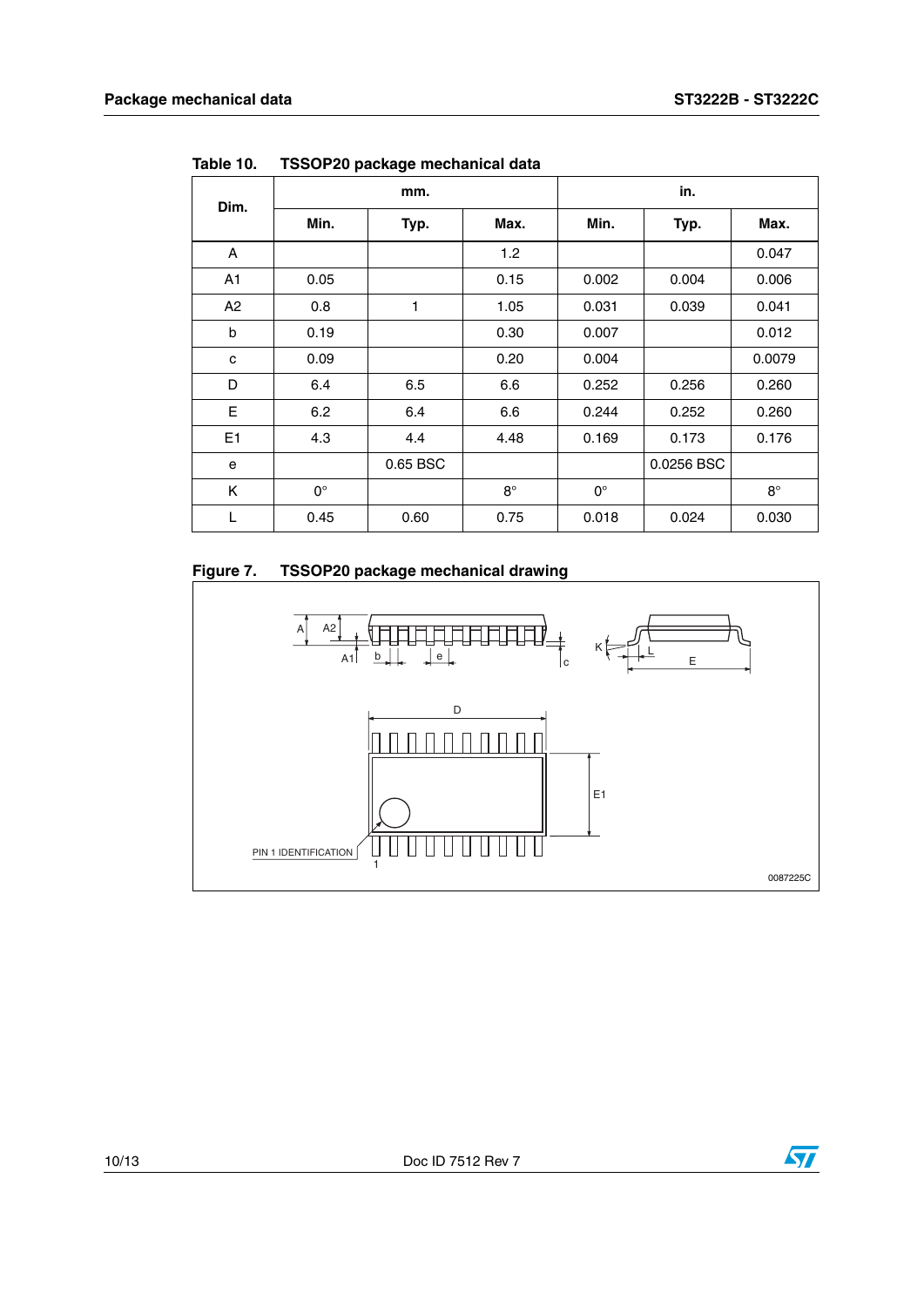| Dim.        | mm.  |      |                | in.   |      |        |
|-------------|------|------|----------------|-------|------|--------|
|             | Min. | Typ. | Max.           | Min.  | Typ. | Max.   |
| A           |      |      | 330            |       |      | 12.992 |
| $\mathsf C$ | 12.8 |      | 13.2           | 0.504 |      | 0.519  |
| D           | 20.2 |      |                | 0.795 |      |        |
| N           | 60   |      |                | 2.362 |      |        |
| T           |      |      | 22.4           |       |      | 0.882  |
| $A_0$       | 6.8  |      | $\overline{7}$ | 0.268 |      | 0.276  |
| $B_0$       | 6.9  |      | 7.1            | 0.272 |      | 0.280  |
| $K_0$       | 1.7  |      | 1.9            | 0.067 |      | 0.075  |
| $P_0$       | 3.9  |      | 4.1            | 0.153 |      | 0.161  |
| P           | 11.9 |      | 12.1           | 0.468 |      | 0.476  |

**Table 11. Tape and reel TSSOP20 mechanical data**



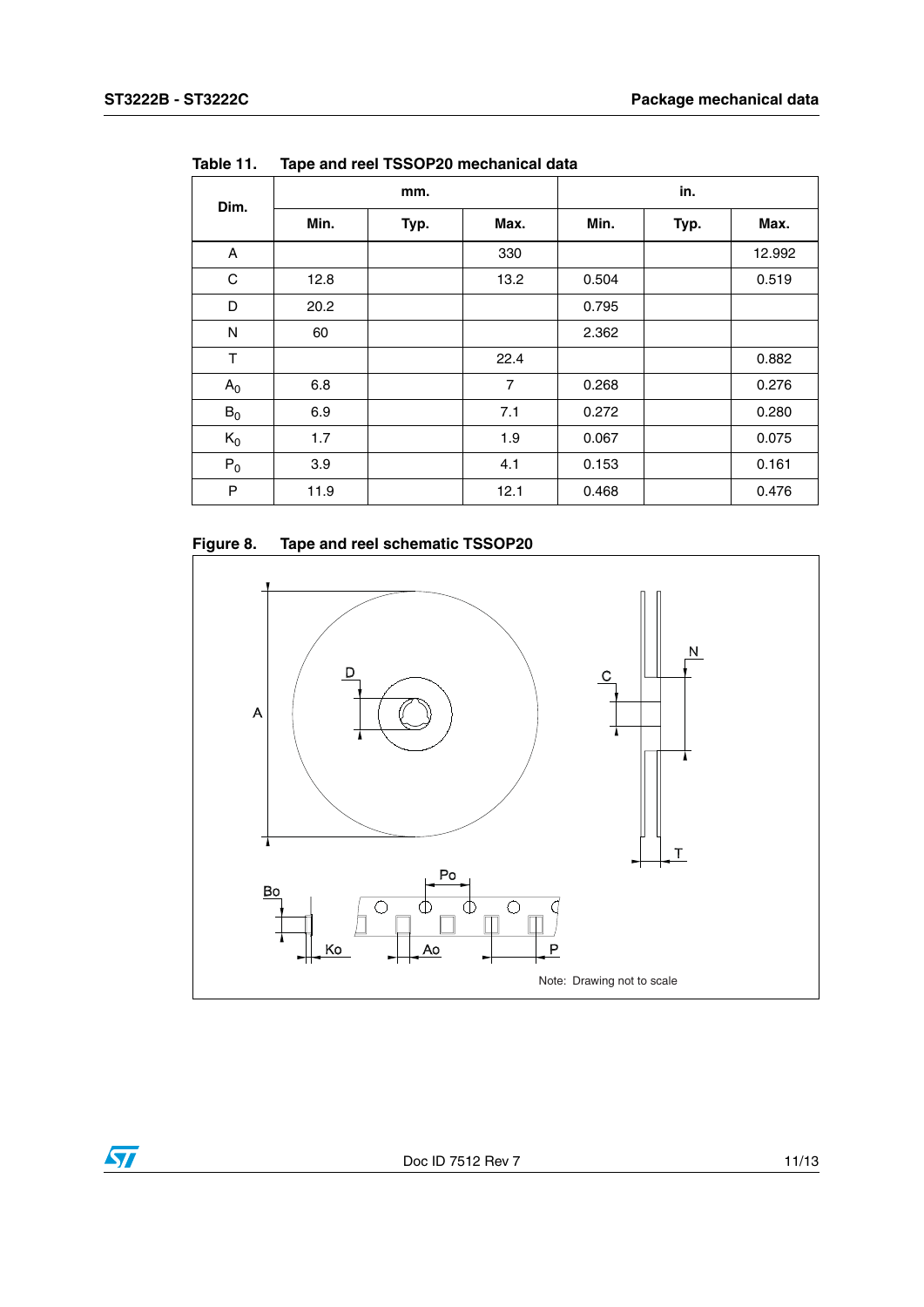## <span id="page-11-0"></span>**6 Revision history**

| Table 12. | <b>Document revision history</b> |  |
|-----------|----------------------------------|--|
|-----------|----------------------------------|--|

| <b>Date</b> | <b>Revision</b> | <b>Changes</b>                                                                                                                    |
|-------------|-----------------|-----------------------------------------------------------------------------------------------------------------------------------|
| 22-Mar-2006 | 5               | Order codes updated.                                                                                                              |
| 21-Jan-2008 | 6               | Modified: Table 3 and added Table 1.                                                                                              |
| 25-Aug-2010 |                 | Updated Table 4, ECOPACK <sup>®</sup> text in Section 5: Package mechanical data;<br>reformatted document, minor textual changes. |